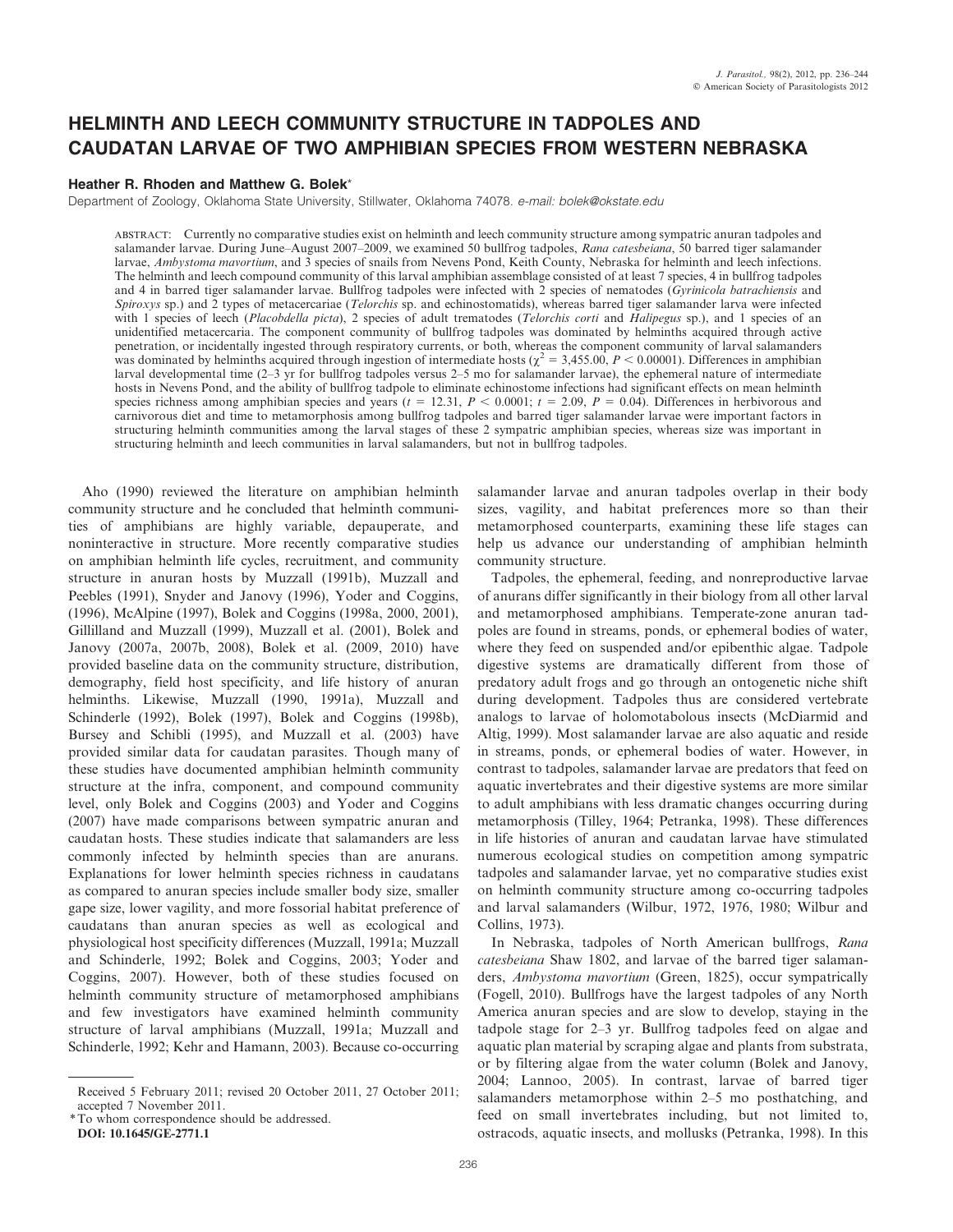study, we examined the helminth community structure and leech distribution on bullfrog tadpoles and larval barred tiger salamanders from a small cattle tank overspill pond in western Nebraska. In addition, we examined larval trematode infections in 3 species of aquatic gastropods from this pond, which are sources of metacercariae and adult trematode infections to larval amphibians. Because the larvae of these 2 amphibian species differ in body size and shape, time to metamorphosis, and diet, we were interested in elucidating what role, if any, amphibian time to metamorphosis, size, and differences in their herbivorous or carnivorous diet had in determining helminth and leech communities in these larval amphibians. Finally, we compared characteristics of helminth community structure of these larval amphibians to other studies on larval and adult anuran and caudatan helminth communities.

#### MATERIALS AND METHODS

## Description of field site and amphibian surveys

Nevens Pond is a small fishless cattle tank overflow pond located in the Sand Hills of Keith County, Nebraska  $(41^{\circ}12.426', 101^{\circ}24.510')$ . The pond is approximately 44.5 m long by 20 m wide and has a maximum depth of 2 m. During June–August of most years, Nevens Pond is surrounded by sedges (Carex spp.), and bulrushes (Scirpus spp.). Depending on the year, daily wind conditions, or cattle use, 20–80% of the surface area of the pond is covered by hornworts (Ceratophyllum demersum), pondweeds (Potamogeton spp.), and duckweed (Lemna spp.). The pond has a rich invertebrate community of turbellarians, annelids, gastropods, bivalves, and arthropods (see Bolek and Janovy, 2007a, 2007b; Bolek et al., 2009, 2010). The dominant snail species during the summer months in Nevens Pond consist of *Physa gyrina* and *Gyrualus* parvus and occasionally Planorbella trivolvis, whereas during fall and winter Promenetus exacuous also occurs in the pond. Two amphibian species are found at Nevens Pond throughout the year. Bullfrogs and their tadpoles are permanent residents of Nevens Pond and colonized Nevens Pond sometime after 1996 (Snyder, 1996; Bolek and Janovy, 2007a). Barred tiger salamanders breed most years in Nevens Pond, and some gilled adults occur in the pond throughout the year.

During June–August 2008–2009 50 bullfrog tadpoles and 50 barred tiger salamander larvae were collected by dip-net from Nevens Pond. As part of this study we attempted to collect both bullfrog tadpoles and barred tiger salamander larvae each year from Nevens Pond. However, during 2008 barred tiger salamander larvae were absent from Nevens Pond. Animals were transported to the laboratory in 18.9-L buckets filled with pond water without snails and killed in MS-222 (tricaine methanesulfonate) within 72 hr of capture. Snout–vent length (SVL), total length (TL), and age (larvae or gilled adults) were recorded for salamander larvae according to Petranka (1998), whereas SVL, TL, and Gosner stage was recorded for tadpoles according to Gosner (1960) and McDiarmid and Altig (1999). Student's t-test was used to compare differences in mean SVL and TL between years and/or amphibian species, whereas a Mann–Whitney U-test was used to compare differences in Gosner stages among years in tadpoles. Approximate  $t$  tests were calculated when variances were heteroscedastic (Sokal and Rohlf, 1981). All tissues, including the skin, buccal cavity, gills, digestive tract, body musculature, internal organs, limbs, and tail were examined for helminth parasites and leeches. At necropsy, each organ was placed in individual Petri dishes and examined with a stereomicroscope. All musculature was teased apart with forceps for encysted helminths, and all worms were removed. Nematodes were fixed in 70% ethanol, cleared in glycerol, and identified as temporary mounts, whereas leeches were relaxed in tap water narcotized with 10% ethanol, and preserved in 70% ethanol. Adult trematodes were relaxed in tap water, fixed in alcohol–formaldehyde– acetic acid (AFA) or 70% ethanol, stained with Seminchon's acetocarmine, dehydrated in a graded ethanol series, cleared in xylene, and mounted in Canada balsam (Pritchard and Kruse, 1982). All metacercariae were removed from amphibian tissues and examined and identified live as wet mounts using a compound microscope. Echinostomatid metacercariae were scored as normal (living) or enclosed in a fibrous capsule (melanized) of host origin according to Martin and Conn (1990). Some metacercariae were crushed to release worms from their cysts under coverslip pressure, and all metacercariae were fixed in AFA or 95% ethanol and representative specimens were stained and permanent slides prepared.

#### Snail surveys

During July–August 2007–2008, 3 species of aquatic snails, including G. parvus, P. gyrina, and P. exacuous, were collected by sampling aquatic vegetation with a dip net. Because large numbers of snail predatory leeches, Helobdella triserialis, occurred in Nevens Pond during June– August 2009, no snails were found in the overflow pond. However, because water continually flows into Nevens Pond from the cattle tank and potentially can introduce snails or cercariae, or both, into the pond, we sampled snails in the associated cattle tank during June–August 2009. All snails were brought back to the laboratory and individually isolated in 1.5-ml-well plates filled with aged tap water within 1 hr of collection and observed daily for shedding cercariae for a period of a week. All snails were then crushed and examined for prepatent infections. Cercariae were identified based on the cercariae keys in Schell (1985) and species, genus and/or type descriptions in Krull (1930, 1931), Leigh (1946), Schell (1962), and Bolek et al. (2010). Some intramolluscan stages and cercariae were fixed in AFA and representative stages were stained and permanent slides prepared.

#### Community structure, worm identification, and vouchers

Prevalence, mean intensity, and mean abundance were calculated according to Bush et al. (1997). Mean helminth and/or leech species richness is the sum of worm species per individual amphibian, including uninfected individuals, divided by the total sample size (Bolek and Coggins, 2003). The Chi square test for independence was calculated to compare differences in prevalence among years and/or different amphibian species. Student's *t*-test was used to compare differences in mean intensity, mean abundance and mean helminth and leech species richness between years and/or amphibian species. Approximate  $t$ -tests  $(t')$  were calculated when variances were heteroscedastic (Sokal and Rohlf, 1981). Pearson's correlation was used to determine relationships among amphibian SVL and TL and intensity, abundance and species richness of individual helminth and leech species, and overall helminth and/or leech intensity and abundance. Spearman's rank correlation was used to determine these relationships and Gosner stage of tadpoles. All values are reported as the mean  $\pm 1$  SD. All leeches were checked if they contained blood in the gut, and identified with the use of keys by Klemm (1985, 1991) and descriptions provided by Barta and Sawyer (1990). Nematode adults and juveniles were identified based on the original descriptions or redescriptions by Hedrick (1935) and Adamson (1981a). Metacercariae and adult trematodes were identified based on keys in Schell (1985) and to genus or species based on description in Schell (1962), Macdonald and Brooks (1988), and Bolek et al. (2010). Voucher specimens have been deposited in the H. W. Manter Parasitology Collection, University of Nebraska, Lincoln, Nebraska (accession numbers HWML 67090, Placobdella picta; 67089, Spiroxys sp.; 66687, Gyrinicola batrachiensis; 49227, Halipegus sp.; 49732, Telorchis corti; 49730, metacercariae of Telorchis sp.; 49731, metacercariae of an echinostomatid). A single bullfrog tadpole and single barred tiger salamander larva fixed in 10% neutral buffered formalin was deposited in the Department of Zoology, Collection of Vertebrates, Oklahoma State University, Stillwater, Oklahoma (A 8054, tadpole of Rana catesbeiana; A 8055 larva of Ambystoma mavortium).

## RESULTS

#### Amphibian surveys

Twenty-five bullfrog tadpoles were collected during 2008 (SVL  $= 42.8$  mm  $\pm 6.26$ , 25–57 mm; TL = 97 mm  $\pm$  13.81, 60–119; Gosner stage =  $26-41$ ), whereas 25 bullfrog tadpoles (SVL = 51.84 mm  $\pm$  3.74, 43–58 mm; TL = 123 mm  $\pm$  10.31, 102–138; Gosner stage  $= 29-41$ , and 50 barred tiger salamander larvae  $(SVL = 47.64 \text{ mm } \pm 10.48, 30-80; \text{ TL} = 101.5 \pm 18.89, 52-149),$ but no gilled adult salamanders were collected during 2009. There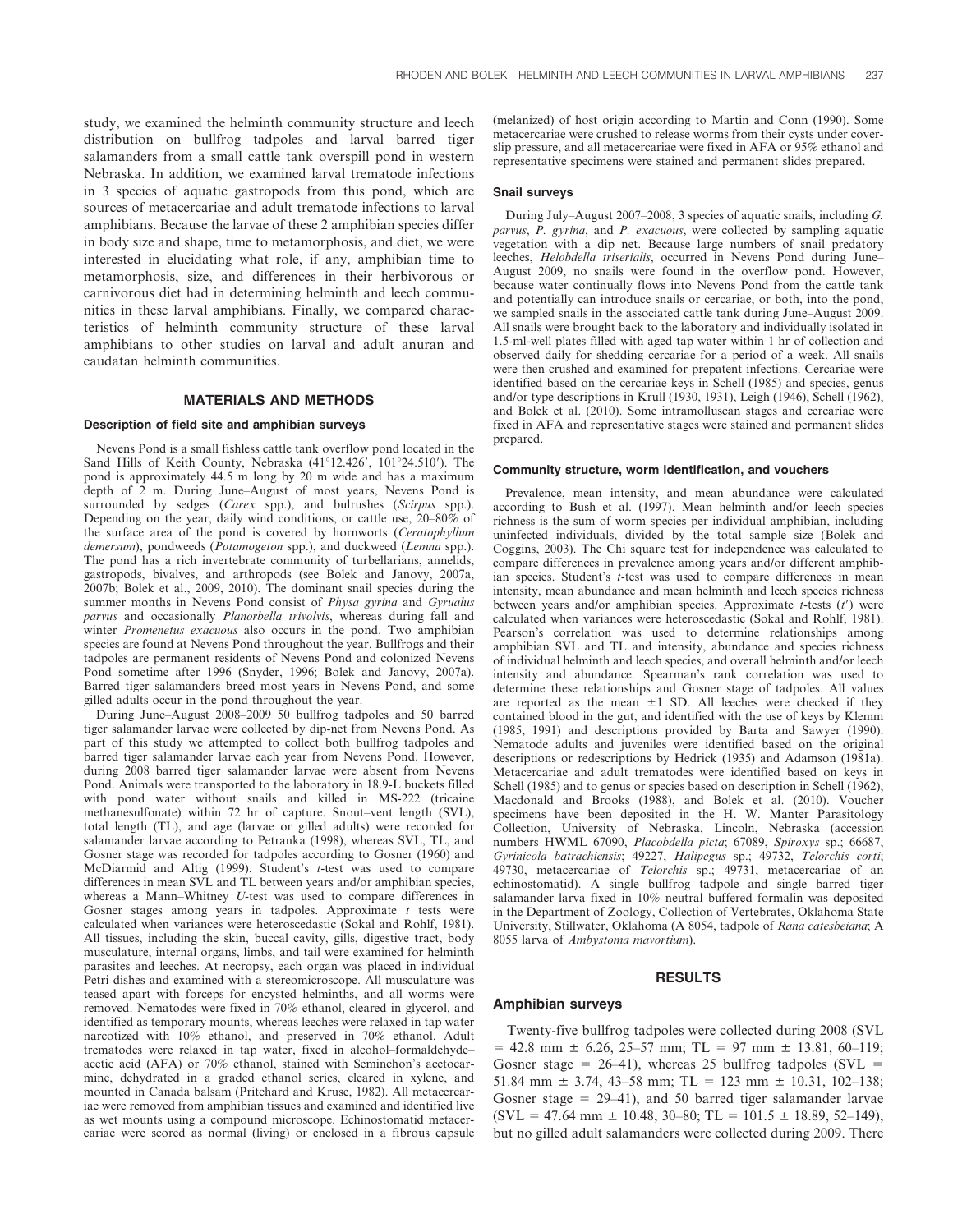|                                                                 |                                | Rana catesbeiana 2008–2009 ( $N = 50$ ) |                                           | Ambystoma mayortium 2009 ( $N = 50$ ) |                         |                                              |                        |
|-----------------------------------------------------------------|--------------------------------|-----------------------------------------|-------------------------------------------|---------------------------------------|-------------------------|----------------------------------------------|------------------------|
| <b>Species</b>                                                  | Prevalence %                   | $MI \pm 1SD$ (range)                    | $MA \pm 1SD$                              | Prevalence %                          | $MI \pm 1SD$<br>(range) | $MA \pm 1SD$                                 | Location               |
| Trematoda                                                       |                                |                                         |                                           |                                       |                         |                                              |                        |
| Telorchis corti<br>Telorchis sp.<br>metacercaria                | $\overline{0}$<br>98           | $109.1 \pm 74.2$ (3-366)                | $\mathbf{0}$<br>$106.9 \pm 75$            | 12<br>$\mathbf{0}$                    | $5.2 \pm 7.1$ (1-19)    | $0.6 \pm 2.8$<br>$\theta$                    | <b>SI</b><br>BC, BM BU |
| Halipegus sp.<br>Echinostomatid<br>metacercaria<br>Unidentified | $\Omega$<br>48<br>$\mathbf{0}$ | $7.8 \pm 6.2$ (2-29)                    | $\theta$<br>$3.7 \pm 5.8$<br>$\mathbf{0}$ | 4<br>$\mathbf{0}$<br>$\overline{2}$   | 1(1)<br>1(1)            | $0.04 \pm 0.2$<br>$\theta$<br>$0.02 \pm 0.1$ | S<br>K<br>BM           |
| metacercaria<br>Nematoda                                        |                                |                                         |                                           |                                       |                         |                                              |                        |
| Gyrinicola<br>batrachiensis                                     | 54                             | $7.4 \pm 6.6$ (1-21)                    | $7.4 \pm 6.6$                             | $\boldsymbol{0}$                      |                         | $\overline{0}$                               | LI                     |
| <i>Spiroxys</i> sp.                                             | $\overline{2}$                 | 3                                       | $0.06 \pm 0.4$                            | $\mathbf{0}$                          |                         | $\overline{0}$                               | S                      |
| Hirudinea<br>Placobdella picta                                  | $\mathbf{0}$                   |                                         | $\overline{0}$                            | 18                                    | $1.6 \pm 0.7$ (1-3)     | $0.3 \pm 0.7$                                | G, SK                  |

TABLE I. Prevalence (%), mean intensity (MI) and mean abundance (MA) of helminths and leeches recovered from tadpoles of bullfrogs, Rana catesbeiana, and larvae of barred tiger salamanders, Ambystoma mavortium, collected from Nevens Pond during June–August 2008 and 2009.\*

\* % = percent (number infected/number examined); BC = body cavity; BM = body musculature; BU = buccal cavity; G = gills; K = kidneys; LI = large intestines; S = stomach;  $SK = skin$ ;  $SI = small$  intestine.

was a significant difference in SVL and TL among tadpoles collected in 2008 and 2009 ( $t = 5.98, P < 0.0001$  SVL;  $t = 7.53, P$  $<$  0.0001 TL) with tadpoles being longer in SVL and TL during 2009; there was no significant difference among the sum rank of tadpole Gosner stages among years ( $U = 350.50$ ,  $P = 0.46$ ). Additionally, there were significant differences in SVL and TL among the 25 bullfrog tadpoles and 50 barred tiger salamanders collected in 2009, with salamander larvae being significantly longer in SVL and TL ( $t = 3.49$ ,  $P = 0.0008$  SVL;  $t = 6.36$ ,  $P =$ 0.0001 TL).

The helminth and leech compound community of this larval amphibian assemblage consisted of at least 7 species, 4 in bullfrog tadpoles and 4 in barred tiger salamander larvae (Table I). Bullfrog tadpoles were infected with 2 species of nematodes (Gyrinicola batrachiensis and Spiroxys sp.) and 2 types of metacercariae (Telorchis sp. and an echinostomatid), whereas barred tiger salamander larvae were infected with 1 species of leech (Placobdella picta), 2 species of adult trematodes (Telorchis corti and Halipegus sp.), and 1 species of an unidentified metacercariae (Table I). Of the 5,785 helminths and leeches recovered, the compound community was dominated by metacercariae 95.7% (5,534), followed by adult and juvenile nematodes 3.5% (204), adult trematodes 0.6% (33), and leeches 0.2% (14).

Of the 50 bullfrog tadpoles examined, 49 (98.0%) were infected with helminths. The component community for tadpoles consisted of 4 helminth species in 2008 and 3 helminth species in 2009 (Table II). The overall mean helminth abundance for all tadpoles collected during 2008 and 2009 was  $104.9 \pm 65.6$  helminths per infracommunity (range  $= 0$ –378). Mean helminth species richness was  $2.0 \pm 0.8$  per tadpole. Multiple species infections were common, with 0, 1, 2, 3, and 4 species occurring in 1, 10, 27, 11, and 1 tadpoles, respectively. There were significant differences in mean helminth species richness between years ( $2.2 \pm 0.7$  for 2008 versus  $1.8 \pm 0.8$  for 2009;  $t = 2.09$ ,  $P = 0.04$ ). No significant correlations occurred between overall helminth intensity, overall helminth abundance, or species richness and SVL, TL, or Gosner stage during 2008, 2009, or both years combined.

During 2008 and 2009, prevalence, mean intensity, and mean abundance were highest for metacercariae of Telorchis sp. (Table II). Of the 5,346 Telorchis sp. metacercariae recovered, 74% (3,956) were located in the pharyngeal zone and the associated musculature, whereas 26% (1,390) were encysted in the tail. Gyrinicola batrachiensis was present both years, with similar prevalence, mean intensity, and mean abundances. In contrast, prevalence and mean abundance of echinostome metacercariae were significantly lower in 2009 than 2008 ( $\chi^2$  = 8.01,  $P < 0.05$ ;  $t = 2.40$ ,  $P < 0.05$ ). Fewer tadpoles were infected and fewer echinostome metacercariae were recovered from tadpoles during 2009 than 2008 (Table II). All echinostomes were located in the kidneys, and most metacercariae recovered in 2008 were not encapsulated by the host, whereas a significant proportion of echinostome metacercariae recovered from tadpoles in 2009 were encapsulated and/or dead ( $\chi^2 = 33.87$ ,  $P < 0.001$ ; Fig. 1). Tadpoles infected with echinostomatid metacercariae in 2008 were significantly smaller in SVL (42.3  $\pm$  6.8 mm), TL (95.9  $\pm$  14.7), and younger (Gosner stage = 27–41) than tadpoles infected with echinostomatid metacercariae during  $2009$  (SVL  $=$ 52.1  $\pm$  3.4; TL = 121.4  $\pm$  10.4; Gosner state = 35–41;  $t = 3.61$ ,  $P = 0.0015$  for SVL;  $t = 4.165$ ,  $P = 0.0004$  for TL;  $U = 24.5$ ,  $P =$ 0.025 for Gosner stage). There were no significant correlations in abundance or intensity for most helminth species recovered and SVL, TL, or Gosner stage during 2008, 2009, or total collection. However, a significant positive correlation existed between tadpole Gosner stage and echinostome metacercariae abundance in 2009 ( $r = 0.47$ ;  $P = 0.02$ ).

Of the 50 barred tiger salamander larvae examined, 16 (32%) were infected with helminths, or leeches, or both. The component community consisted of 2 adult trematodes, 1 unidentified species of metacercaria, and 1 species of leech (Table I). All leeches contained blood in their gut. Overall mean helminth and leech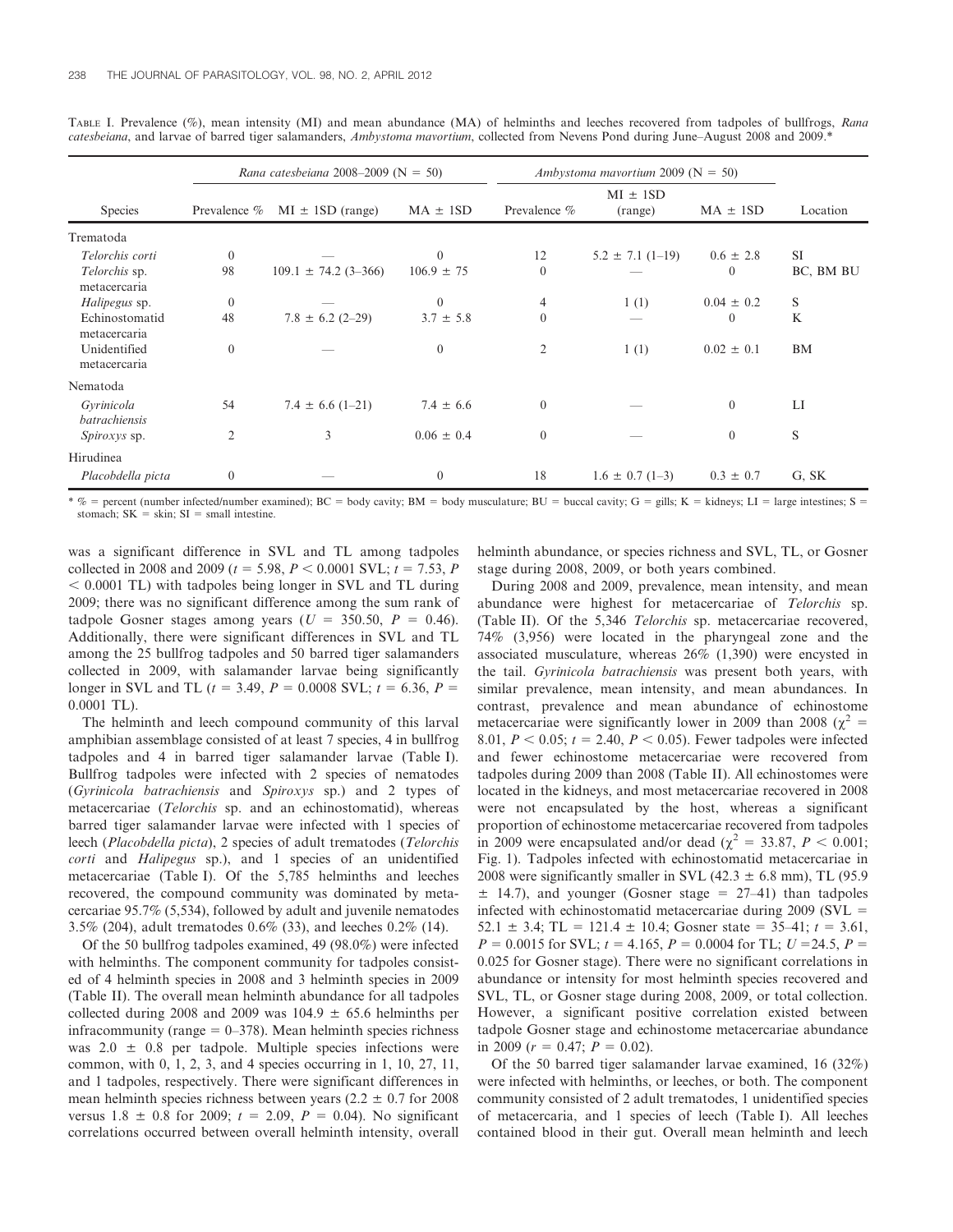| <b>Species</b>                        | Measure of parasitism                                        | $2008(n = 25)$                                    | $2009(n = 25)$                                      | <b>Statistic</b>                                | $\boldsymbol{P}$                     |
|---------------------------------------|--------------------------------------------------------------|---------------------------------------------------|-----------------------------------------------------|-------------------------------------------------|--------------------------------------|
| Trematoda                             |                                                              |                                                   |                                                     |                                                 |                                      |
| <i>Telorchis</i> sp.<br>metacercariae | Prevalence $(\% )$<br>$MI \pm 1 SD$ (range)<br>$MA \pm 1 SD$ | 100<br>$94.9 \pm 61.0$ (3-263)<br>$94.9 \pm 61.0$ | 96<br>$123.9 \pm 84.6$ (18-366)<br>$118.9 \pm 86.5$ | $\gamma^2 = 1.02$<br>$t = -1.38$<br>$t = -1.13$ | P > 0.05<br>$P = 0.17$<br>$P = 0.26$ |
| Echinostomatid<br>metacercariae       | Prevalence $(\% )$<br>$MI \pm 1 SD$ (range)<br>$MA \pm 1 SD$ | 68<br>$8.3 \pm 7.0$ (2-29)<br>$5.6 \pm 7.0$       | 28<br>$6.6 \pm 3.6$ (3-11)<br>$1.5 \pm 3.3$         | $\gamma^2 = 8.01$<br>$t = 0.60$<br>$t' = 2.43$  | P < 0.05<br>$P = 0.55$<br>$P = 0.02$ |
| Nematoda                              |                                                              |                                                   |                                                     |                                                 |                                      |
| Gyrinicola<br>batrachiensis           | Prevalence $(\% )$<br>$MI \pm 1 SD$ (range)<br>$MA \pm 1 SD$ | 52<br>$8.2 \pm 7.21$ (1-21)<br>$4.2 \pm 6.6$      | 56<br>$6.8 \pm 6.1$ (1-16)<br>$3.8 \pm 5.7$         | $\gamma^2 = 0.08$<br>$t = 0.53$<br>$t = 0.25$   | P > 0.05<br>$P = 0.60$<br>$P = 0.80$ |
| <i>Spiroxys</i> sp.                   | Prevalence $(\% )$<br>$MI \pm 1 SD$ (range)<br>$MA \pm 1 SD$ | 4<br>3(3)<br>$0.1 \pm 0.6$                        | $\theta$<br>$\theta$                                | $\gamma^2 = 1.02$<br>NA.<br>$t = 1.00$          | P > 0.05<br>NA.<br>$P = 0.32$        |

TABLE II. Prevalence (%), mean intensity (MI), and mean abundance (MA) of helminths recovered from tadpoles of bullfrogs, Rana catesbeiana collected during June–August of 2008 and 2009 from Nevens Pond.

abundances for salamander larvae were  $1.1 \pm 3.09$ . Prevalence was highest for T. corti (18%) and lowest, 2%, for unidentified metacercariae (Table I). Mean helminth and leech species richness was low for salamander larvae, being  $0.36 \pm 0.6$  species per individual with 34 salamander larvae infected with 0, 14 salamander larvae infected with 1, and 2 salamander larvae infected with 2 species of helminths and leeches. Significant positive correlations existed for salamander larval SVL and TL and T. corti intensity and abundance, P. picta abundance, total helminth intensity and abundance, and total helminth and leech intensity and abundance (Table III).

Comparisons among bullfrog tadpoles and barred tiger salamanders collected in 2009 indicated that there were significant differences in species richness and overall helminth and/or leech intensity and abundance between the 2 species of amphibians  $(t =$ 7.35,  $P < 0.0001$ , species richness;  $t' = 7.25$ ,  $P < 0.0001$ , intensity;  $t' = 7.06$ ,  $P < 0.0001$ , abundance). Individual component communities of these 2 amphibian species were dominated by trematodes. However, bullfrog tadpoles were dominated by metacercariae stages (97%), whereas salamander larvae were dominated by adult trematodes (69%). Significant differences existed in the frequency of all helminths and leeches acquired



FIGURE 1. Percent frequency of normal and melanized echinostome metacercariae recovered from infected bullfrog tadpoles collected during 2008 and 2009.

through active penetration or attachment (P. picta, echinostome, and unidentified metacercaria and metacercariae of Telorchis sp. in the tail musculature of tadpoles), incidental ingestion through respiratory currents (metacercariae of Telorchis sp. in the pharyngeal zone and associated musculature of tadpoles and G. batrachiensis), or ingestion of intermediate hosts (adult T. corti and *Halipegus* sp.) among tadpoles and salamander larvae ( $\chi^2$  = 3,976.50,  $P < 0.00001$ ).

## Snail surveys

A total of 100 P. gyrina and 150 G. parvus snails was collected during June–August 2007, 101 P. gyrina, 50 G. parvus, and 2 P. exacuous snails were collected during June–August 2008, and 149 P. gyrina snails were collected from the associated well tank during June–August 2009. At least 7 species of larval trematodes infected these snails (Table IV). In 2007, the compound community of P. gyrina and G. parvus consisted of 6 species of trematodes and no prepatent infections were found, whereas 5 trematode species infected P. gyrina, G. parvus, and P. exacuous in 2008. Additionally, 5 sporocyst and 1 redia prepatent infections were found in P. gyrina during 2008. Only a single trematode species infected *P. gyrina* in the well tank during 2009 and no prepatent infections were found. Except for Haematoloechus spp., all trematodes were snail specific and no double infections were found in any snail (Table IV). Of the 7 types of cercariae identified, Haematoloechus spp., Halipegus eccentricus, and Glypthelmins quieta utilize amphibians as second intermediate and/or definitive hosts, Telorchis sp. infects amphibians, snails, and reptiles as second intermediate and/or definitive hosts, whereas echinostomatids and strigeoids use snails, planarians, and amphibians as second intermediate hosts, and birds and mammals as definitive hosts (Schell, 1985; Bolek and Janovy, 2007b; Bolek et al., 2010). Of those, 3 types of cercariae (echinostomatids, Telorchis sp., and H. eccentricus) concurrently infected tadpoles and/or salamander larvae with metacercariae and/or adult trematode stages. There was no significant difference in the number of P. gyrina infected with Telorchis sp. and echinostome cercariae during 2007 ( $\chi^2 = 1.84$ ;  $P > 0.05$ ) or 2008,  $(\chi^2 = 2.02; P > 0.05)$ , or the number of *P. gyrina* infected with *Telorchis* sp. during 2007 and 2008 ( $\chi^2 = 0.33$ ;  $P > 0.05$ ).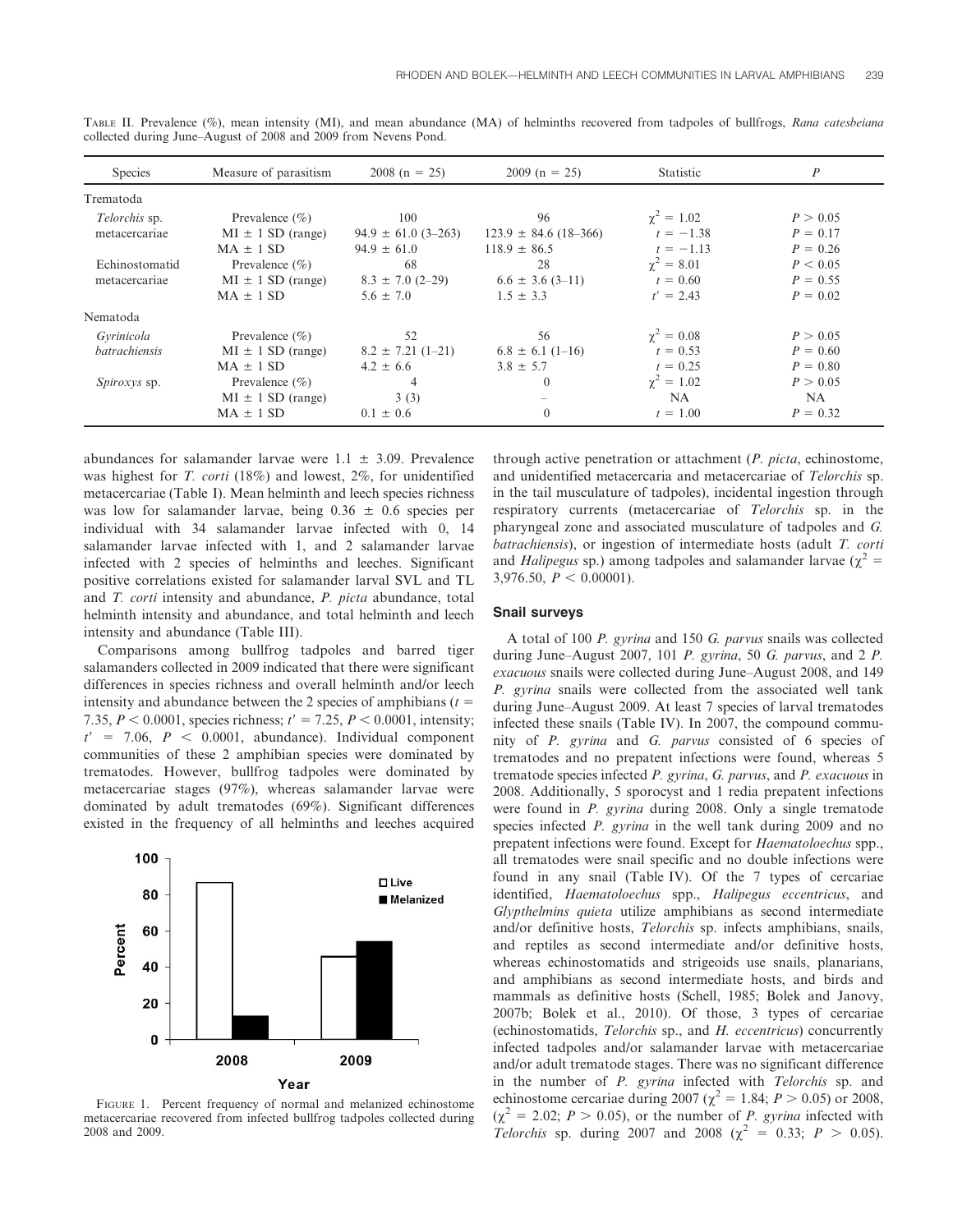TABLE III. Pearson correlation values (r) for snout–vent length (SVL) or total length (TL) and intensities or abundances of individual helminth and leech species, total helminths, total helminths and leeches, and helminth and leech species richness for larvae of barred tiger salamanders, Ambystoma mavortium, collected in 2009 from Nevens Pond.

|                    |         |         | Unidentified<br><i>Telorchis corti</i> Halipegus sp. metacercariae | <i>Placobdella picta</i> Total helminths |                   | Total helminths<br>and leeches | Helminth and leech<br>species richness |
|--------------------|---------|---------|--------------------------------------------------------------------|------------------------------------------|-------------------|--------------------------------|----------------------------------------|
| Intensity SVL 2009 | $0.81*$ | NA†     | NA                                                                 | 0.15                                     | 0.79 <sub>1</sub> | $0.50*$                        | $-0.25$                                |
| Intensity TL 2009  | $0.87*$ | NA      | NA                                                                 | $-0.10$                                  | 0.821             | 0.601                          | $-0.15$                                |
| Abundance SVL 2009 | $0.32*$ | $-0.19$ | $-0.01$                                                            | 0.408                                    | $0.31*$           | 0.361                          | 0.23                                   |
| Abundance TL 2009  | $0.39*$ | $-0.19$ | $-0.07$                                                            | 0.378                                    | 0.378             | $0.41$ §                       | 0.26                                   |

 $*$   $P < 0.05$ .

 $\dagger$  NA = not applicable.

 $\frac{1}{2}$   $\frac{1}{2}$   $\frac{1}{2}$   $\frac{1}{2}$   $\frac{1}{2}$   $\frac{1}{2}$   $\frac{1}{2}$   $\frac{1}{2}$   $\frac{1}{2}$   $\frac{1}{2}$   $\frac{1}{2}$   $\frac{1}{2}$   $\frac{1}{2}$   $\frac{1}{2}$   $\frac{1}{2}$   $\frac{1}{2}$   $\frac{1}{2}$   $\frac{1}{2}$   $\frac{1}{2}$   $\frac{1}{2}$   $\frac{1}{2}$   $\frac{1}{2}$ 

 $\dot{\delta} P < 0.01$ .

However, there were statistically significant differences in the prevalence of echinostome and H. eccentricus infections in P. gyrina among years, with prevalence decreasing significantly in 2008 among both species ( $\chi^2$  = 4.12; P < 0.05, echinostomes;  $\chi^2$  $= 5.77$ ;  $P < 0.05$ , H. eccentricus) and disappearing in 2009.

# **DISCUSSION**

The major contribution of our paper is the first comparative study of helminth and leech community structure in sympatric larval anurans and caudatans. As in previous studies on helminth parasites in larval amphibians, the helminth and leech community here was depauperate and isolationist in nature. The predatory barred tiger salamander larvae were dominated by indirect life cycle trematodes (T. corti) acquired through ingestion of intermediate hosts, whereas herbivorous bullfrog tadpoles were dominated by metacercariae acquired through active cercariae penetration or incidental ingestion of cercariae of Telorchis sp. and eggs of G. batrachiensis. Previous studies on helminth community structure in larval eastern tiger salamanders, Ambystoma tigrinum tigrinum, and larvae and aquatic adult newts, Notophthalmus viridescens, from Michigan by Muzzall (1991a) and Muzzall and Schinderle (1992) support our observations that diet is important in structuring helminth communities. Both of these studies indicate that aquatic life stages of salamanders are commonly infected with adult platyhelminths such as gravid T. corti and less often with nongravid adult Halipegus sp., acquired via ingestion of intermediate hosts infected with metacercariae

(Schell, 1962; Bolek et al., 2010). In contrast, the only other published study on helminth community structure in anuran tadpoles of Pseudis platensis (formally P. paradoxa) from Argentina indicates that tadpoles are more commonly infected with metacercariae acquired via active penetration of cercariae. As in our study, the only gravid helminth recovered from tadpoles of P. platensis was the nematode Gyrinicola sp. through incidental ingestion of eggs, whereas 7 types of metacercariae and 2 nongravid adult trematodes also infected tadpoles of P. platensis, suggesting that tadpole helminth communities are dominated by metacercariae (Kehr and Hamann, 2003).

Comparisons of our data with those of Muzzall (1991a) and Muzzall and Schinderle (1992) also suggest that caudatan size is important in structuring helminth and/or leech communities in aquatic salamanders. As in our study, they found significant positive correlations in salamander length and T. corti intensity, and overall helminth intensity, suggesting that host size contributes to an increase in the number or size of intermediate hosts ingested as salamanders increase in length. In contrast to aquatic salamanders, our data indicate that size is not an important factor in structuring helminth communities in bullfrog tadpoles. One reason for this difference may be that bullfrog tadpoles take 2–3 yr to metamorphose and bullfrog tadpoles become loaded with metacercariae. Our data indicate that any helminth intensity and tadpole size relationships may be diluted by intermittent exposure to parasites over a period of 2–3 yr. Additionally, when bullfrog tadpoles are infected with eggs of G. batrachiensis, these pinworms autoinfect their host and dilute any size recruitment effects.

TABLE IV. Prevalence (%) of trematode infections in *Physa gyrina, Gyraulus parvus*, and *Promenetus exacuous* collected from Nevens Pond during June– August 2007, 2008 and Nevens Well Tank during June–August 2009.

|                          | Physa gyrina        |                     |                     |                     | Gyraulus parvus    |                          |                   | Promenetus exacuous |                   |  |
|--------------------------|---------------------|---------------------|---------------------|---------------------|--------------------|--------------------------|-------------------|---------------------|-------------------|--|
|                          | 2007<br>$(n = 100)$ | 2008<br>$(n = 101)$ | 2009<br>$(n = 149)$ | 2007<br>$(n = 150)$ | 2008<br>$(n = 50)$ | 2009<br>$(n = 0)$        | 2007<br>$(n = 0)$ | 2008<br>$(n = 2)$   | 2009<br>$(n = 0)$ |  |
| Echinostomatid cercariae | $4\%$               |                     |                     | $0\%$               |                    |                          |                   |                     |                   |  |
| Glypthelmins quieta      |                     | $1\%$               | $1.7\%$             |                     | $0\%$              | $\overline{\phantom{a}}$ |                   | $0\%$               |                   |  |
| Halipegus eccentricus    | $8\%$               | $1\%$               |                     | $0\%$               | $0\%$              |                          |                   | $0\%$               |                   |  |
| Haematoloechus spp.*     | $0\%$               | $0\%$               |                     | $52\%$              | 56%                |                          |                   | $50\%$              |                   |  |
| Strigeoid cercariae      | $1\%$               |                     |                     | $0\%$               |                    |                          |                   |                     |                   |  |
| Telorchis sp.            | $1\%$               | $5\%$               |                     | $0\%$               | $0\%$              |                          |                   | $0\%$               |                   |  |
| Sporocysts               |                     | $5\%$               |                     |                     | $0\%$              |                          |                   | $0\%$               |                   |  |
| Rediae                   |                     | $1\%$               |                     |                     | $0\%$              |                          |                   | $0\%$               |                   |  |

\* Combined prevalence for Haematoloechus longiplexus and Haematoloechus parviplexus because both species infect G. parvus at Nevens Pond (see Bolek and Janovy, 2007b).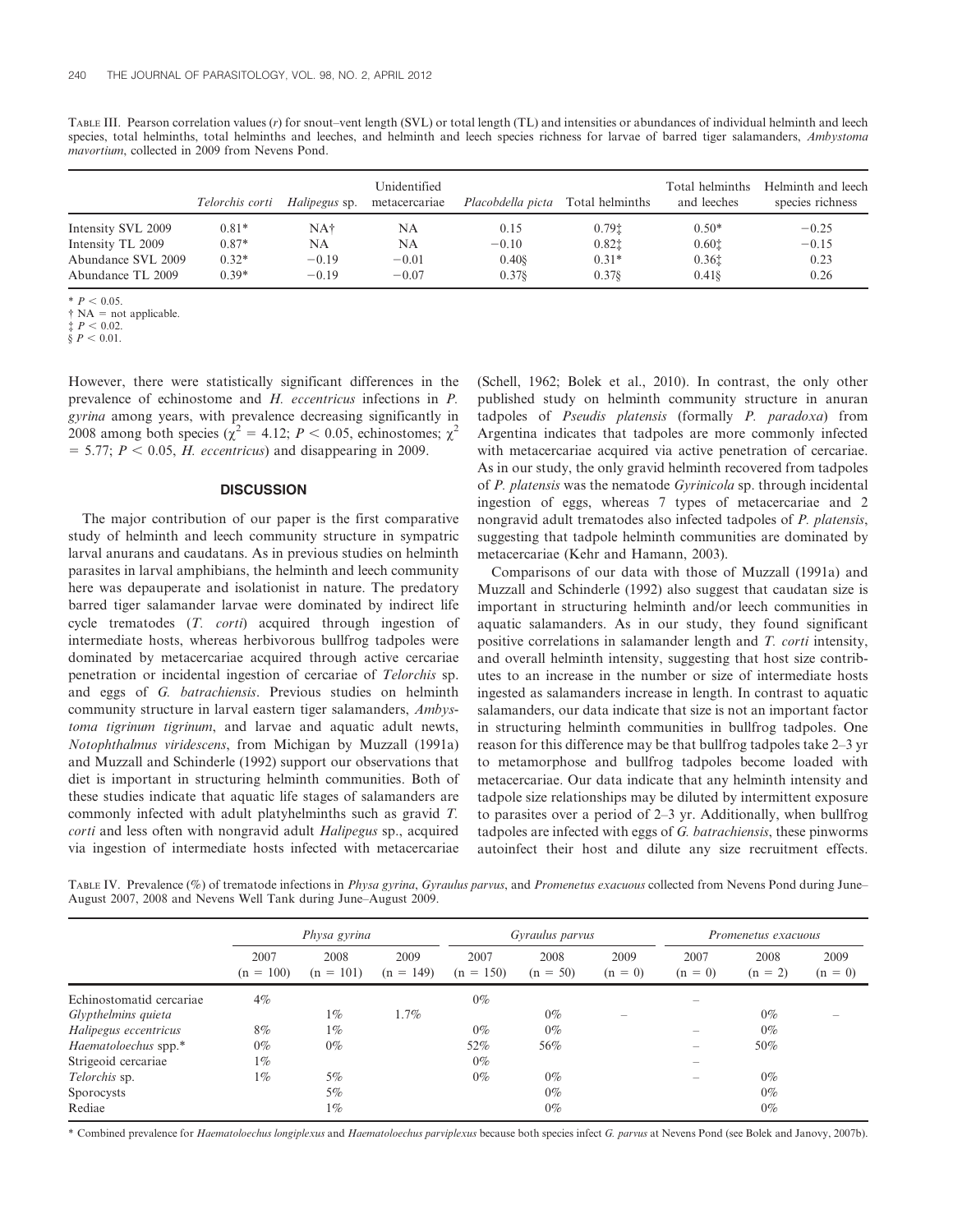Similarly, as in our study, Kehr and Hamann (2003) did not find any significant positive correlations with size and helminth intensity among any of the 11 helminth species they recovered. Importantly, like tadpoles of R. catesbeiana, tadpoles of P. platensis are large, and have the longest developmental period for any new-world hylid (6 mo), suggesting that host-size and helminth-intensity relationships may be diluted in tadpoles with long developmental periods (Fabrezi et al., 2009). In contrast, as part of a larger study on helminth community structure of tadpoles from Nebraska, Rhoden (2010) examined helminth community structure in tadpoles of 6 species of bufonids, hylids, and ranids from 2 different locations. She found that significant positive correlations existed in helminth intensities and abundance for overall helminths and certain helminth species and tadpole size in amphibian species with a shorter developmental period than tadpoles of R. catesbeiana and P. platensis. These data support our hypothesis that amphibian species with larval stages with long developmental periods can dilute any relationships with tadpole size and helminth intensities or abundances, particularly when these amphibian larvae are infected with long-lived helminths such as metacercarial stages.

In our study, all helminth and leech species recovered from bullfrog tadpoles and barred tiger salamander larvae were host, or stage, specific. Bullfrog tadpoles were dominated by 2 types of metacercariae (Telorchis sp., and echinostomatids) during 2008 and 2009, whereas only 1 barred tiger salamander larva was infected with a single unidentified metacercaria during 2009. This was most likely due to the disappearance of snail first intermediate hosts during 2009, and the survival of most Telorchis sp. and some echinostome metacercariae in tadpoles from the previous year. Previous studies on the life history of T. corti in mole salamanders, and our unpublished observations from Nevens Pond during 2003, indicate that both types of cercariae encyst as metacercariae in tadpoles, larval salamanders, and snails, whereas echinostomatid cercariae also encyst in planarians (Schell, 1962; Muzzall and Schinderle, 1992; Bolek and Coggins, 2003). In fact, a survey of 5 bullfrog tadpoles and 5 barred tiger salamander larvae from Nevens Pond during 2003 indicated that 100% of bullfrog tadpoles and 100% of barred tiger salamander larvae were infected with Telorchis sp. and echinostomatid metacercariae; whereas 100% of barred tiger salamander larvae and 0% of bullfrog tadpoles were infected with Spiroxys sp. (Bolek, unpubl. obs.). These data support our hypothesis that differences in amphibian species larval developmental periods and the ephemeral nature of intermediate hosts (snails for trematodes and copepods for Spiroxys sp.) in Nevens Pond play a role in helminth community structure in these amphibian species.

Of the 2 types of metacercariae recovered from bullfrog tadpoles, metacercariae of Telorchis sp. had the highest prevalence, mean intensity, and mean abundance. In tadpoles, echinostome metacercariae were always site-specific and located exclusively in the kidneys, whereas metacercariae of Telorchis sp. were located throughout the musculature, mostly in the pharyngeal region. This was likely due to tadpole respiratory currents incidentally sucking in telorchid cercariae during breathing, or feeding, or both. Recent studies on trematode infections in tadpoles support our observations that some types of cercariae are incidentally ingested by tadpoles through respiratory currents and that some encyst in the pharyngeal region (Bolek and Janovy, 2008; Bolek et al., 2009; Hamann and González, 2009).

At Nevens Pond, both Telorchis sp. and echinostomatids used P. gyrina snails as the first intermediate host. Therefore, our observations of no significant differences between the prevalence of Telorchis sp. and echinostomatid cercariae shed by P. gyrina snails during 2007 or 2008 and recovering 5,346 Telorchis sp. and 185 echinostomatid metacercariae from bullfrog tadpoles are important. These observations suggest that the higher prevalence and intensities of Telorchis sp. metacercariae than echinostomatids may be due to species-specific interactions by cercariae of Telorchis sp. and echinostomes with bullfrog tadpoles. Studies indicate that echinostome cercariae actively seek and enter tadpoles via the cloacal opening, then migrate to the kidneys and encyst (Theimann and Wassersug, 2000; Taylor et al., 2004). In contrast, Telorchis sp. cercariae will penetrate any body surface (Schell, 1962). Our observations of the high numbers of Telorchis sp. metacercariae within the pharyngeal region of tadpoles suggest that bullfrog tadpoles increase their chances of becoming infected with *Telorchis* sp. by mechanically sucking in cercariae, whereas echinostomatid cercariae enter only through the cloaca.

Significant differences were also observed in helminth species richness among tadpoles collected during 2008 and 2009. The lower numbers in 2009 were attributed to lower echinostome infections. Recent studies indicate that prevalence of echinostome metacercariae in tadpoles is stage and/or age dependent, and tadpole mortality only occurs at high-intensity infections in Gosner stage 25 tadpoles (Schotthoefer et al., 2003; Holland et al., 2007; Holland, 2009; Orlofske et al., 2009). Both Schotthoefer et al. (2003) and Holland et al. (2007) indicated that tadpoles of northern leopard frogs, Rana pipiens, and green frogs, Rana clamitans, were less likely to become infected with echinostome infections as tadpoles aged. Because all our tadpoles were Gosner stage 26 and above, it is unlikely that tadpole mortality can explain the significantly lower echinostome metacercariae infections observed during 2009. In fact, all snail hosts infected with echinostomes disappeared during 2009, suggesting that tadpoles were not exposed to new infections during June–August 2009. This is particularly significant when considering that tadpoles infected with echinostomatid metacercariae in 2009 were significantly larger in SVL and TL and older based on Gosner stage than echinostomatid-infected tadpoles during 2008. In addition, significantly higher numbers of encapsulated and/or dead echinostome metacercariae were found in tadpoles during 2009 than 2008, suggesting that these larger and older tadpoles infected with echinostomatid metacercariae during 2008 were also eliminating established echinostome infections during 2009. Studies by Martin and Conn (1990) on adult northern leopard frogs and green frogs showed that metamorphosed anurans can encapsulate and kill some echinostome metacercariae, whereas Holland (2009) indicated that older green frog tadpoles eliminate echinostome metacercariae within a few hours postinfection; the mechanism underlying elimination is unclear. It is unclear if elimination is due to aging of metacercariae or tadpole encapsulation.

Of the 3 species of adult helminths using amphibians as definitive hosts at Nevens Pond, all complete their life cycles within 2–4 mo, suggesting that cross-infection in bullfrog tadpoles and salamander larvae should occur (Schell, 1962; Adamson, 1981b; Bolek et al., 2010). However, T. corti and Halipegus sp. infections are specific to salamander larvae, whereas G. batrachiensis is specific to bullfrog tadpoles. Recent life-cycle studies of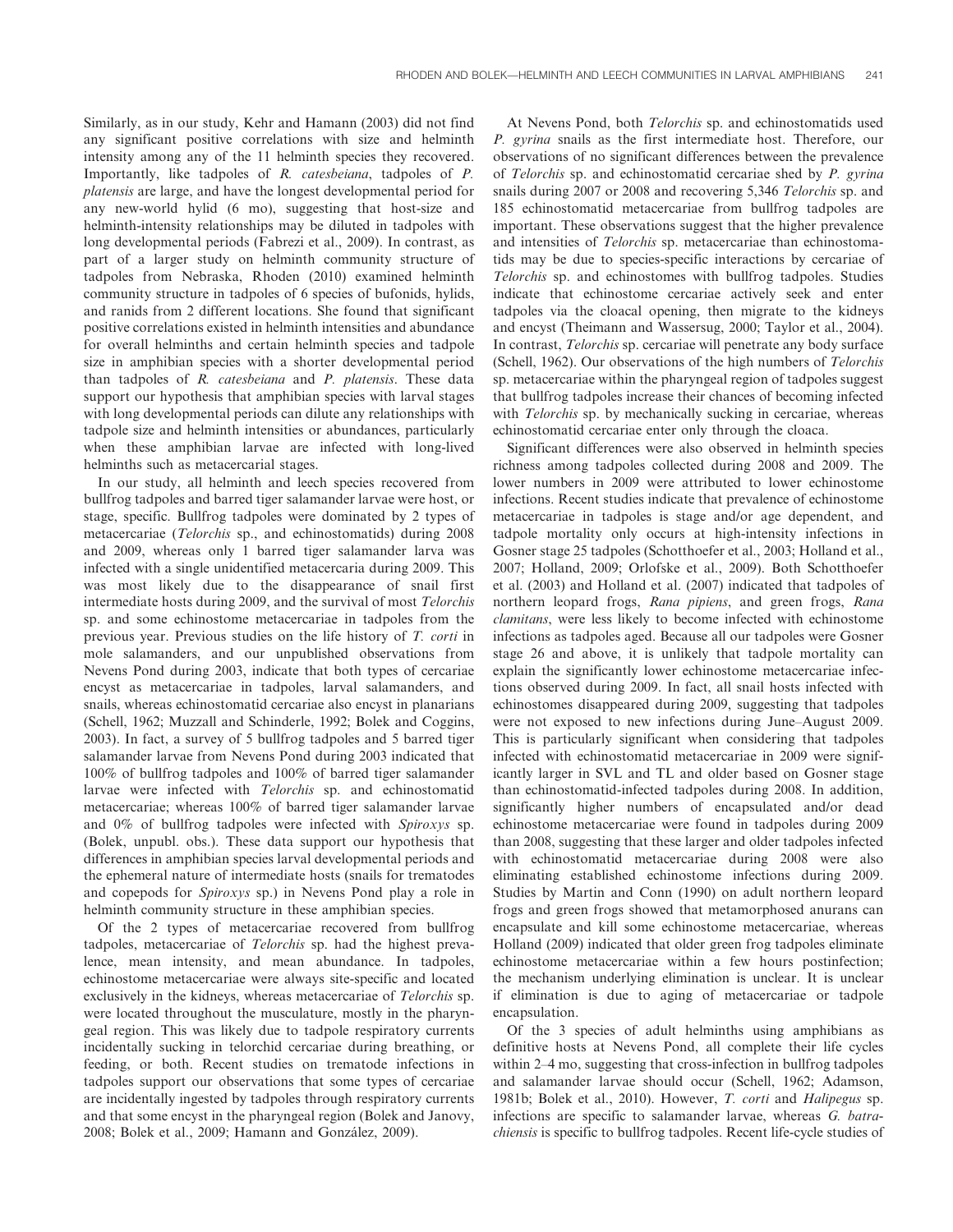Halipegus spp. by Bolek et al. (2010) indicate that tadpoles of anurans cannot become infected with Helipegus spp. because of their inability to feed on odonate paratenic hosts or digest ostracod intermediate hosts; salamander larvae commonly feed on these intermediate and/or paratenic hosts. No comparative host-specificity studies exist for T. corti in anuran and salamander larvae. Likewise, no comparative host-specificity studies exist for G. batrachiensis in tadpoles or larva salamanders. However, experimental infections of bullfrog tadpoles with G. batrachiensis by Pryor and Bjordal (2005) suggest that tadpoles become infected with this pinworm by ingesting G. batrachiensis eggs while feeding on the pond bottom. More importantly, Adamson (1981b, 1981c), while conducting field and experimental infection studies, showed that all metamorphosing tadpoles lose their infections of G. batrachiensis, and all pinworms die within 24 hr in experimentally infected metamorphosed anurans. These observations suggest that differences in the diet and/or gut physiology of carnivorous amphibians and herbivorous tadpoles may explain the inability of G. batrachiensis to establish and survive in carnivorous hosts such as salamander larvae.

Finally, the leech P. picta only infested barred tiger salamander larvae; we never observed this species on bullfrog tadpoles. Our observations confirm previous field studies on P. picta from Nevens Pond (Bolek and Janovy, 2005) who reported this leech infesting barred tiger salamander larvae and adult bullfrogs, but never bullfrog tadpoles. These observations are surprising, because previous laboratory and field studies report P. picta infesting and feeding on bullfrog tadpoles (Barta and Sawyer, 1990; Briggler et al., 2001). In a laboratory study, Barta and Sawyer (1990) exposed bullfrog tadpoles to P. picta that had not fed for 1 mo. They observed that as leeches made contact with tadpoles, there was vigorous thrashing and dislodging of some of the leeches in the process. However, most leeches eventually attached to tadpoles and began feeding. They also reported that during feeding, P. picta always damaged the skin of tadpoles, creating hematomas, and continued feeding for up to 45 hr. In our study, all leeches recovered from salamander larvae were attached to the gills or front legs, and, although we never found leeches on bullfrog tadpoles, distinct hematomas were seen on the ventral side or tail of 3 tadpoles collected in 2009, suggesting that P. picta attach to bullfrog tadpoles on occasion. When barred tiger salamander larvae and bullfrog tadpoles were maintained in the same aquaria, P. picta remained attached to salamander larvae for days without causing any apparent distress. These observations suggest that amphibian larval behavior and the presence of external gills as a refuge for leech attachment may be important in structuring P. picta populations on these amphibian larvae.

Comparison of our data to helminth-community studies on adult anurans and caudatans indicate that salamander larval helminth communities are similar to other studies on caudatan helminth communities; tadpole helminth communities differ from their metamorphosed anuran counterparts (Muzzall, 1990, 1991a, 1991b; Muzzall and Peebles, 1991; Muzzall and Schinderle, 1992; Bolek, 1997; McAlpine, 1997; Muzzall et al., 2001; Bolek and Coggins, 2003; Muzzall et al., 2003; Yoder and Coggins, 2007). Comparisons of adult salamanders and salamander larvae indicate that helminth communities in both groups are dominated by parasites with heteroxenous life cycles acquired via trophic dynamics, and with fewer multiple species infections occurring in salamanders. This is not surprising, because other than differences in habitat, aquatic for larval caudatans and terrestrial and/or fossorial for metamorphosed caudatans, few morphologic or physiologic changes occur during salamander larval development (Tilley, 1964). In contrast, dramatic anatomic, physiologic, and dietary differences exist between metamorphosed anurans and their tadpoles (McDiarmid and Altig, 1999). It is not surprising than that these 2 dramatically different anuran life stages also exhibit dramatic differences in their helminth community structure. Importantly, the most similar helminth communities among tadpoles and their metamorphosed anuran counterparts are found among newly metamorphosed anurans that have not had enough time to acquire a typical metamorphosed anuran helminth community (Gillilland and Muzzall, 1999; Bolek and Coggins, 2003). Clearly, tadpoles of anurans and larvae of salamanders are extremely diverse in their biology, habitat, and life histories, as are the adults of these stages; more work needs to be done on the helminth-community structure in larval amphibians.

## ACKNOWLEDGMENTS

This research was conducted under the University of Nebraska–Lincoln IACUC protocol 08-06-033D at Cedar Point Biological Station, and all animals were collected under the Nebraska Game and Parks Commission Scientific and Educational Permit number 986 and subpermit 780. We thank Morgan Tracy and Melissa Bolek for help in collecting snails, tadpoles, and salamander larvae, the Sillisen family for access to Nevens Pond, and Cedar Point Biological Station for providing facilities. Additionally, we thank 2 anonymous reviewers for helpful comments that substantially improved the manuscript. Partial support for this project was made possible from NIH grant 1 P20 RR16469 from the INBRE Program of the National Center for Research Resources.

#### LITERATURE CITED

- ADAMSON, M. L. 1981a. Gyrinicola batrachiensis (Walton, 1929) n. comb. (Oxyuroidea; Nematoda) from tadpoles in eastern and central Canada. Canadian Journal of Zoology 59: 1344–1350.
- 1981b. Development and transmission of Gyrinicola batrachiensis (Walton, 1929) Adamson, 1981 (Pharyngodonidae: Oxyuroidea). Canadian Journal of Zoology 59: 1351–1367.
- 1981c. Seasonal changes in populations of Gyrinicola batrachiensis (Walton, 1929) in wild tadpoles. Canadian Journal of Zoology 59: 1377–1386.
- AHO, J. M. 1990. Helminth communities of amphibians and reptiles: Comparative approaches to understanding patterns and processes. In Parasite communities: Patterns and processes, G. Esch, A. Bush, and J. Aho (eds.). Chapman and Hall, New York, New York, p. 157–196.
- BARTA, J. R., AND R. T. SAWYER. 1990. Definition of a new species of glossiphoniid leech and redescription of the type species, Clepsine picta (Verrill, 1872). Canadian Journal of Zoology 68: 1942–1950.
- BOLEK, M. G. 1997. Seasonal occurrence of Cosmocercoides dukae and prey analysis in the blue-spotted salamander, Ambystoma laterale, in southeastern Wisconsin. Journal of the Helminthological Society of Washington 64: 292–295.
- ———, AND J. R. COGGINS. 1998a. Endoparasites of Cope's gray treefrog, Hyla chrysoscelis, and western chorus frog, Pseudacris triseriata triseriata, from southeastern Wisconsin. Journal of the Helminthological Society of Washington 65: 212–218.
- ———, AND ———. 1998b. Helminth parasites of the spotted salamander, Ambystoma maculatum, and red-backed salamander, Plethodon cinereus cinereus, from northwestern Wisconsin. Journal of the Helminthological Society of Washington 65: 98–102.
- ———, AND ———. 2000. Seasonal occurrence and community structure of helminth parasites from the eastern American toad, Bufo americanus americanus, from southeastern Wisconsin, U.S.A. Comparative Parasitology 67: 202-209.<br>
— AND — 2001. Seasonal occ
- 2001. Seasonal occurrence and community structure of helminth parasites from the green frog, Rana clamitans melanota,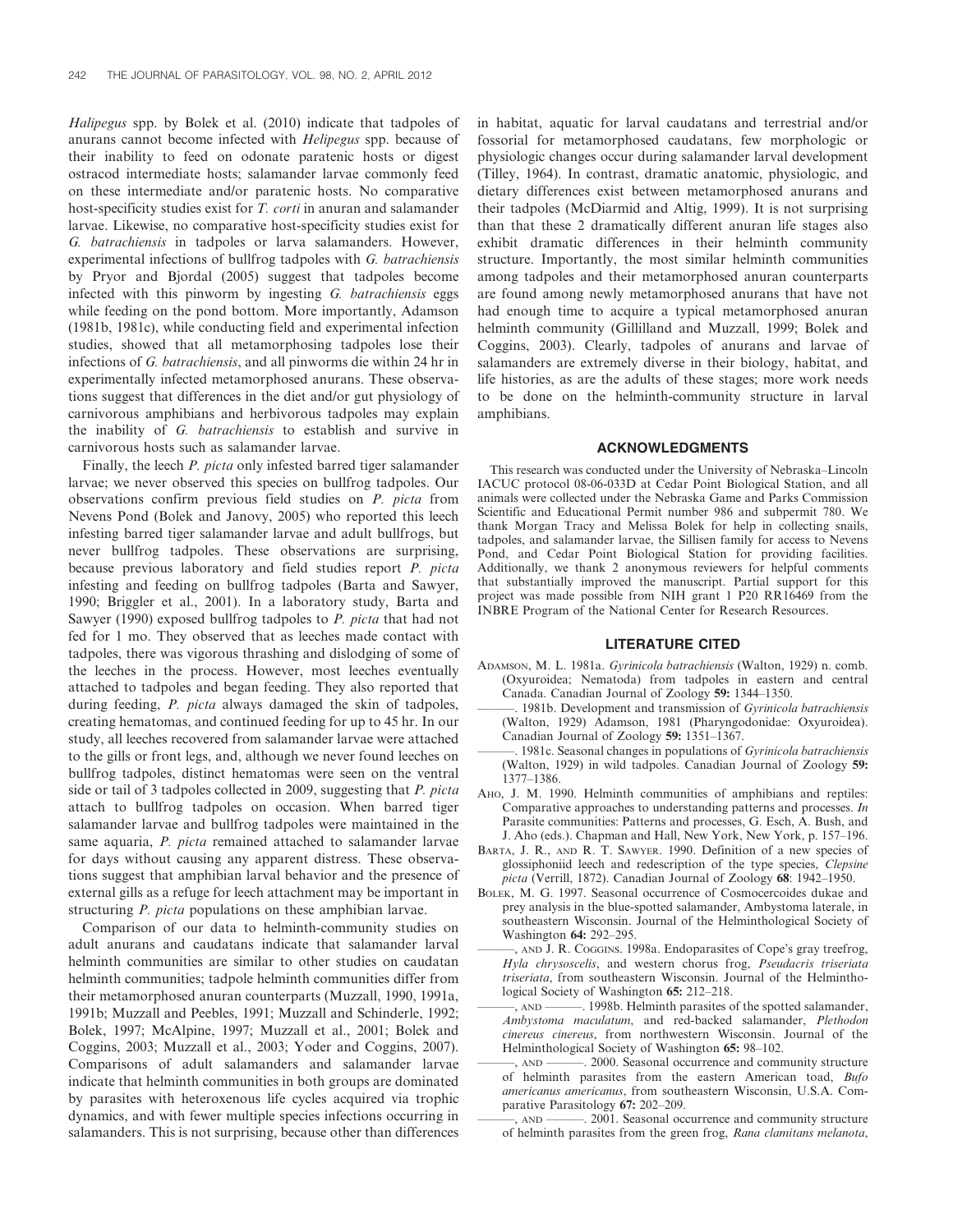from southeastern Wisconsin, U.S.A. Comparative Parasitology 68: 164–172.

———, AND ———. 2003. Helminth community structure of sympatric eastern American toad, Bufo americanus americanus, northern leopard frog, Rana pipiens, and blue-spotted salamander, Ambystoma laterale, from southeastern Wisconsin. Journal of Parasitology 89: 673–680.

-, AND J. JANOVY, JR. 2004. Rana catesbeiana (bullfrog) gigantic tadpole. Herpetological Review 35: 376–377.

- ———, AND ———. 2005. New host and distribution records for the amphibian leech Desserobdella picta (Rhynchobdellida: Glossiphoniidae) from Nebraska and Wisconsin. Journal of Freshwater Ecology 20: 187–189.
- ———, AND ———. 2007a. Small frogs get their worms first: The role of non-odonate arthropods in the recruitment of Haematoloechus coloradensis and Haematoloechus complexus in newly metamorphosed northern leopard frogs, Rana pipiens, and Woodhouse's toads, Bufo woodhousii. Journal of Parasitology 93: 300–312.
- ———, AND ———. 2007b. Evolutionary avenues for and constraints on the transmission of frog lung flukes (Haematoloechus spp.) in dragonfly second intermediate hosts. Journal of Parasitology 93: 593–607.
- -, AND ———, 2008. Alternative life cycle strategies of *Megalodiscus* temperatus in tadpoles and metamorphosed anurans. Parasite Journal de la Societe Française de Parasitologie 15: 396-401.
- ———, S. D. SNYDER, AND J. JANOVY, JR. 2009. Alternative life cycle strategies and colonization of young anurans by Gorgoderina attenuata in Nebraska. Journal of Parasitology 95: 604–615.
- ———, H. R. TRACY, AND J. JANOVY, JR. 2010. The role of damselflies (Odonata: Zygoptera) as paratenic hosts in the transmission of Halipegus eccentricus (Digenea: Hemiuridae) to anurans. Journal of Parasitology 96: 724–735.
- BRIGGLER, J. T., K. M. LOHRAFF, AND G. L. ADAMS. 2001. Amphibian parasitism by the leech Desserobdella picta at a small pasture pond in northern Arkansas. Journal of Freshwater Ecology 16: 105–111.
- BURSEY, C. R., AND D. R. SCHIBLI. 1995. A comparison of the helminth fauna of two Plethodon cinereus populations. Journal of the Helminthological Society of Washington 62: 232–236.
- BUSH, A. O., K. D. LAFFERTY, J. M. LOTZ, AND A. W. SHOSTAK. 1997. Parasitology meets ecology on its own terms: Margolis et al. revisited. Journal of Parasitology 83: 575–583.
- FABREZI, M., S. I. QUINZIO, AND J. GOLDBERG. 2009. Giant tadpoles and delayed metamorphosis of Pseudis platensis Gallardo, 1961 (Anura, Hylidae). Journal of Herpetology 43: 228–243.
- FOGELL, D. D. 2010. A field guide to the amphibians and reptiles of Nebraska. Conservation and Survey Division, School of Natural Resources, Institute of Agriculture and Natural Resources, University of Nebraska–Lincoln, Lincoln, Nebraska, 158 p.
- GILLILLAND, M. G., III, AND P. M. MUZZALL. 1999. Helminths infecting froglets of the northern leopard frog (Rana pipiens) from Foggy Bottom Marsh, Michigan. Journal of the Helminthological Society of Washington 66: 73–77.
- GOSNER, K. L. 1960. A simplified table for staging anuran embryos and larvae with notes on identification. Herpetologica 16: 183–190.
- HAMANN, M. I., AND C. E. GONZÁLES. 2009. Larval digenetic trematodes in tadpoles of six amphibian species from northern Argentina. Journal of Parasitology 95: 623–628.
- HEDRICK, L. R. 1935. The life history and morphology of Spiroxys contortus (Rudolphi); Nematoda: Spiruridae. Transaction of the American Microscopical Society 54: 307–355.
- HOLLAND, M. P. 2009. Echinostome metacercariae cyst elimination in Rana clamitans (Green Frog) tadpoles is age-dependent. Journal of Parasitology 95: 281–285.
- ———, D. K. SKELLY, M. KASHGARIAN, S. R. BOLDEN, L. M. HARRISON, AND M. CAPPELLO. 2007. Echinostome infection in green frogs (Rana clamitans) is stage and age dependent. Journal of Zoology 271: 455-462.
- KEHR, I. A., AND M. I. HAMANN. 2003. Ecological aspects of parasitism in the tadpole of Pseudis paradoxa from Argentina. Herpetological Review 34: 336–341.
- KLEMM, D. J. 1991. Taxonomy and pollution ecology of the Great Lakes region leeches (Annelida: Hirudinea). Michigan Academician 24: 37– 103.

 $-$ . 1985. Freshwater leeches (Annelida: Hirudinea). In A guide to the freshwater annelid (Polychaeta, naidid and tubificid Oligochaeta, and Hirudinea) of North America, D. J. Klemm (ed.). Kendall/Hunt, Dubuque, Iowa, p. 70–194.

- KRULL, W. H. 1930. The life history of two North American frog lung flukes. Journal of Parasitology 16: 207–212.
- -. 1931. Life history studies on two frog lung flukes, Pneumonoeces medioplexus and Pneumobites parviplexus. Transactions of the American Microscopical Society 50: 215–277.
- LANNOO, M. 2005. Amphibian declines: The conservation status of United States species. University of California Press, Berkeley, California, p. 1094.
- LEIGH, W. H. 1946. Experimental studies on the life cycle of Glypthelmins quieta (Stafford, 1900), a trematode of frogs. American Midland Naturalist 35: 460–483.
- MACDONALD, , C. A., AND D. R. BROOKS. 1988. Revision and phylogenetic analysis of North American species of Telorchis Luehe, 1899 (Platyhelminthes: Cercomeria: Trematoda: Telorchiidae). Canadian Journal of Zoology 67: 2301–2320.
- MARTIN, T. R., AND D. B. CONN. 1990. The pathogenicity, localization, and cyst structure of echinostomatid metacercariae (Trematoda) infecting the kidneys of the frogs Rana clamitans and Rana pipiens. Journal of Parasitology 76: 414–419.
- MCALPINE, D. F. 1997. Helminth communities in bullfrogs (Rana catesbeiana), green frogs (Rana clamitans), and leopard frogs (Rana pipiens) from New Brunswick, Canada. Canadian Journal of Zoology 75: 1883–1890.
- MCDIARMID, R. D., AND R. ALTIG. 1999. Tadpoles. The biology of anuran larvae. The University of Chicago Press, Chicago, Illinois, 444 p.
- MUZZALL, P. M. 1990. Endoparasites of the red-backed salamander, Plethodon c. cinereus, from southwestern Michigan. Journal of the Helminthological Society of Washington 57: 165–167.
- . 1991a. Helminth communities of the newt, Notophthalmus viridescens, from Turkey Marsh, Michigan. Journal of Parasitology 77: 87–91.
- -. 1991b. Helminth infracommunities of the frogs Rana catesbeiana and Rana clamitans from Turkey Marsh, Michigan. Journal of Parasitology 77: 366–371.
- ———, M. G. GILLILLAND, III, C. S. SUMMER AND C. J. MEHNE. 2001. Helminth communities of green frogs Rana clamitans Latreille, from southwestern Michigan. Journal of Parasitology 87: 962–968.
- AND C. R. PEEBLES. 1991. Helminths of the wood frog, Rana sylvatica, and the spring peeper, Pseudacris c. crucifer, from Southern Michigan. Journal of the Helminthological Society of Washington 58: 263–265.
- ———, J. D. PETERSON, AND M. G. GILLILLAND, III. 2003. Helminths of Notophthalmus viridescens (Caudata: Salamandridae) from 118th Pond, Michigan, U.S.A. Comparative Parasitology 70: 214–217.
- AND D. B. SCHINDERLE. 1992. Helminths of the salamanders Ambystoma t. tigrinum and Ambystoma laterale (Caudata: Ambystomatidae) from Southern Michigan. Journal of the Helminthological Society of Washington 59: 201–205.
- ORLOFSKE, S. A., L. K. BELDEN, AND W. A. HOPKINS. 2009. Moderate Echinostoma trivolvis infection has no effects on physiology and fitness-related traits of larval pickerel frogs (Rana palustris). Journal of Parasitology 95: 787–792.
- PETRANKA, J. W. 1998. Salamanders of the United States and Canada. Smithsonian Institution Press, Washington, D.C., 587 p.
- PRITCHARD, M. H., AND G. O. W. KRUSE. 1982. The collection and preservation of animal parasites. University of Nebraska Press, Lincoln, Nebraska, 141 p.
- PRYOR, G. S., AND K. A. BJORDAL. 2005. Effects of the nematode Gyrinicola batrachiensis on development, gut morphology and fermentation in bullfrog tadpoles (Rana catesbeiana): A novel mutualism. Journal of Experimental Zoology 303A: 704–712.
- RHODEN, H. R. 2010. Helminth and leech community structure in larval amphibians. M.S. Thesis. Oklahoma State University, Stillwater, Oklahoma, 108 p.
- SCHELL, S. C. 1985. Trematodes of North America north of Mexico. University Press of Idaho, Moscow, Idaho, 263 p.
- . 1962. The life history of Telorchis bonnerensis Waitz (Trematoda: Reniferidae), a parasite of the long-toed salamander, Ambystoma macrodactylum Baird. Transactions of the American Microscopical Society 81: 137–146.